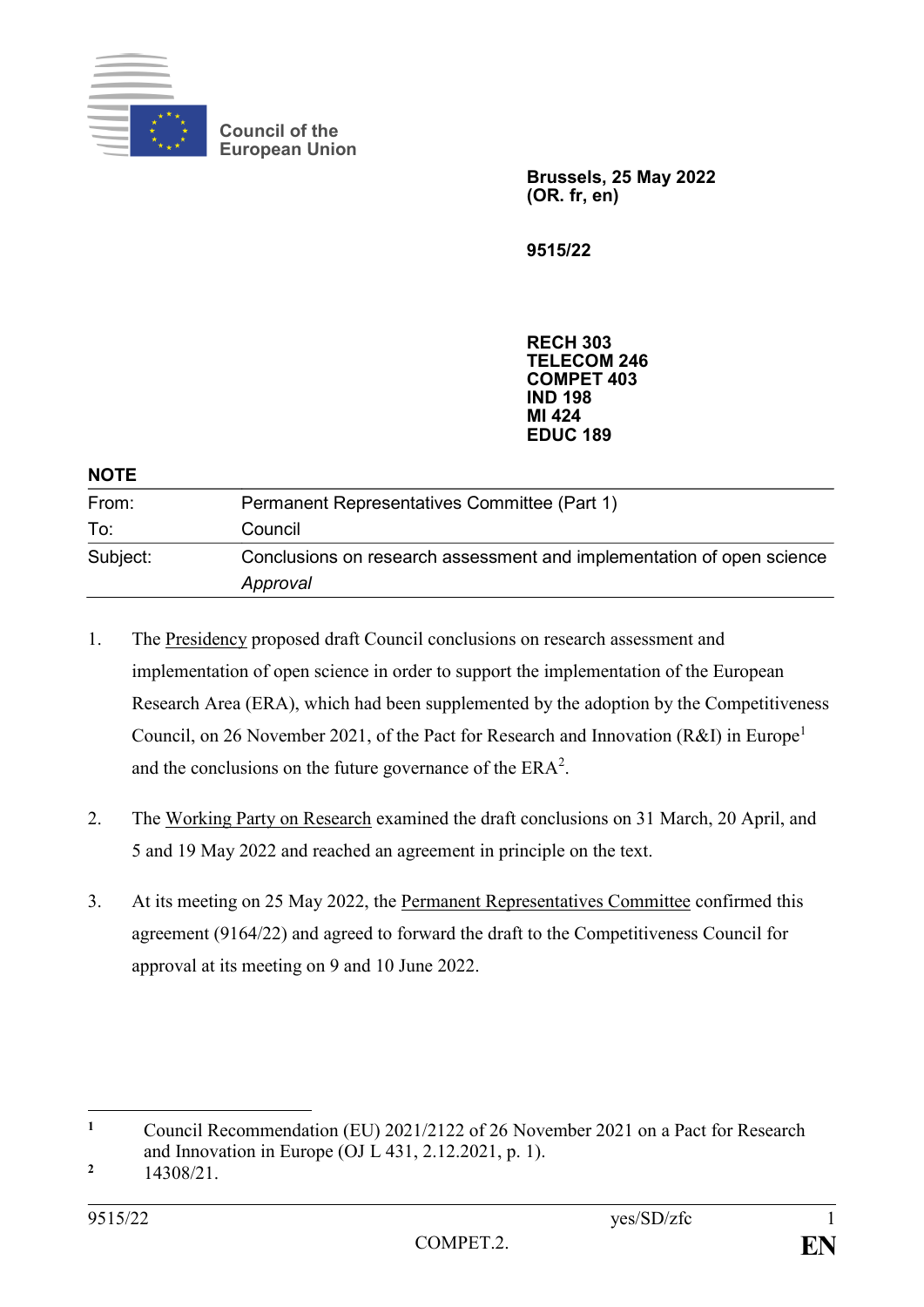4. The Competitiveness Council is therefore invited to approve the text of the conclusions, as set out in the annex, at its meeting on 10 June 2022.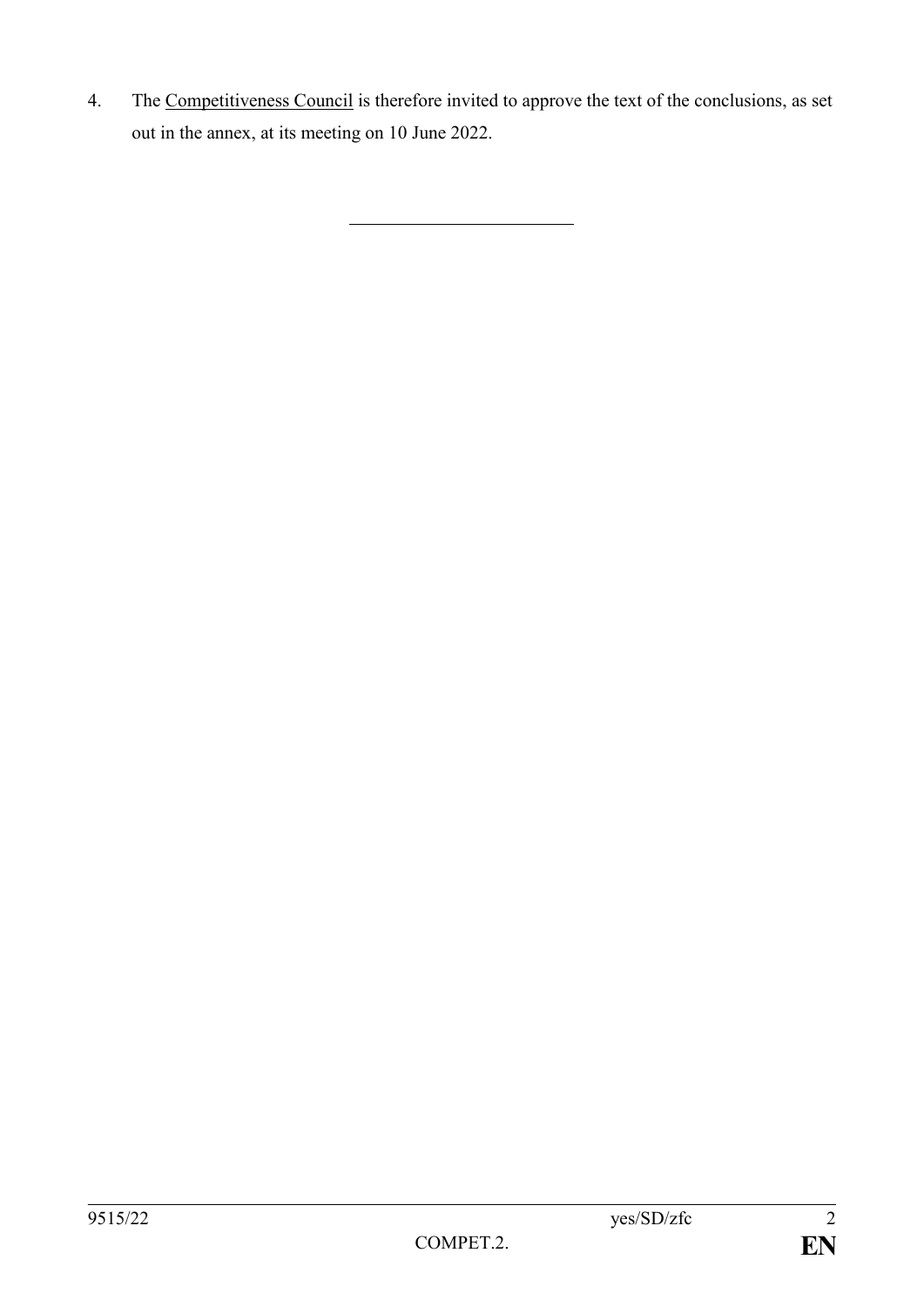# **DRAFT COUNCIL CONCLUSIONS ON RESEARCH ASSESSMENT AND IMPLEMENTATION OF OPEN SCIENCE**

### THE COUNCIL OF THE EUROPEAN UNION,

### RECALLING

- its conclusions of May 2016 on the transition towards an Open Science system<sup>3</sup>, which acknowledged that open science has the potential to increase the quality, impact and benefits of science and to accelerate advancement of knowledge by making it more reliable, more efficient and more accurate, better understandable by society and responsive to societal challenges and encouraged to further develop the assessment of scientific quality;
- $-$  its conclusions of December 2020<sup>4</sup> on the New European Research Area, which highlighted that Open Science has a crucial role to play in boosting impact, quality, efficiency, transparency and integrity of R&I; which encouraged the Commission, Member States and stakeholders to support and implement Open Science practices in their reward and evaluation systems for research, researchers and institutions; and which recognised that bibliodiversity, multilingualism and the acknowledgement of all scientific output are relevant elements of an ERA policy on Open Science;
- its conclusions of 28 May 2021 on Deepening the European Research Area: Providing researchers with attractive and sustainable careers and working conditions and making brain  $circulation$  a reality<sup>5</sup>, which underlined the difficulties of the current reward and assessment practices, and invited Member States, the Commission, research performing and funding organisations to work towards its reform and the need to evolve towards a more qualitative assessment;

<sup>1</sup>  $\frac{3}{4}$  9526/16.

 $\frac{4}{5}$  13567/20.

**<sup>5</sup>** 9138/21.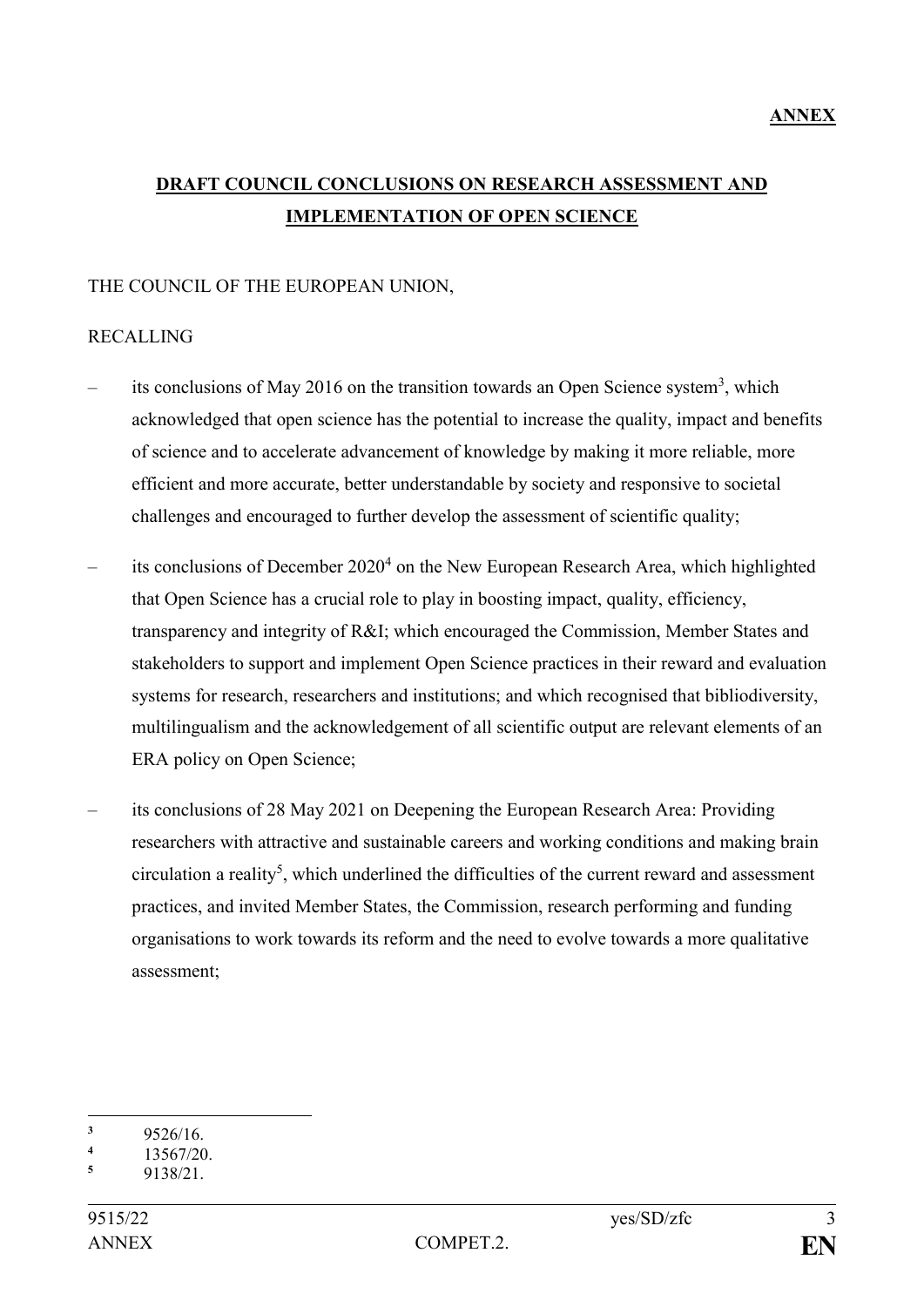- Council Recommendation (EU) 2021/2122 of 26 November 2021 on a Pact for Research and Innovation in Europe<sup>6</sup>, which recommends that Member States apply the principle of pursuit of excellence in the research assessment system and reward quality accordingly, and sets out as an ERA priority area for action supporting and rewarding a true open science culture across the Union;
- its conclusions of 26 November 2021 on the Future governance of the European Research Area  $(ERA)^7$ , in particular the ERA Policy Agenda 2022-2024, which set out a catalogue of voluntary ERA actions to contribute to the priority areas defined in the Council Recommendation on a Pact for Research and Innovation in Europe;
- 1. TAKES NOTE of the recommendations made in Commission Recommendation (EU)  $2018/790$  of 25 April 2018 on access to and preservation of scientific information<sup>8</sup>, the European Commission's advisory group Open Science Policy Platform's final report on 'Progress on Open Science: Towards a shared research knowledge system'<sup>9</sup> , the ERAC 'Triangle Task Force' guideline paper on 'Research evaluation in a context of Open Science and gender equality<sup>10</sup>, which identifies several recommendations regarding research evaluation systems, as well as the UNESCO Recommendation on Open Science adopted in November 2021, which recommends a reform of the research assessment system $^{11}$ , and the outcome of consultation of stakeholders as laid down in the Commission scoping report 'Towards a reform of the research assessment system'<sup>12</sup>;

<sup>1</sup> 6 OJ L 431, 2.12.2021, p. 1.

**<sup>7</sup>** 14308/21.

**<sup>8</sup>** OJ L 134, 31.5.2018, p. 12.

**Progress on open science - [Publications Office of the EU \(europa.eu\)](https://op.europa.eu/en/publication-detail/-/publication/d36f8071-99bd-11ea-aac4-01aa75ed71a1)**<br>10 1201/21

<sup>10 1201/21.</sup> 

<sup>&</sup>lt;sup>11</sup> [UNESCO Recommendation on Open Science -](https://unesdoc.unesco.org/ark:/48223/pf0000379949.locale=en) UNESCO Digital Library<br><sup>12</sup> Towards a reform of the research assessment system: seeing report

**<sup>12</sup>** Towards a reform of the research assessment system: scoping report [https://op.europa.eu/en/publication-detail/-/publication/36ebb96c-50c5-11ec-91ac-](https://op.europa.eu/en/publication-detail/-/publication/36ebb96c-50c5-11ec-91ac-01aa75ed71a1/language-en)[01aa75ed71a1/language-en](https://op.europa.eu/en/publication-detail/-/publication/36ebb96c-50c5-11ec-91ac-01aa75ed71a1/language-en)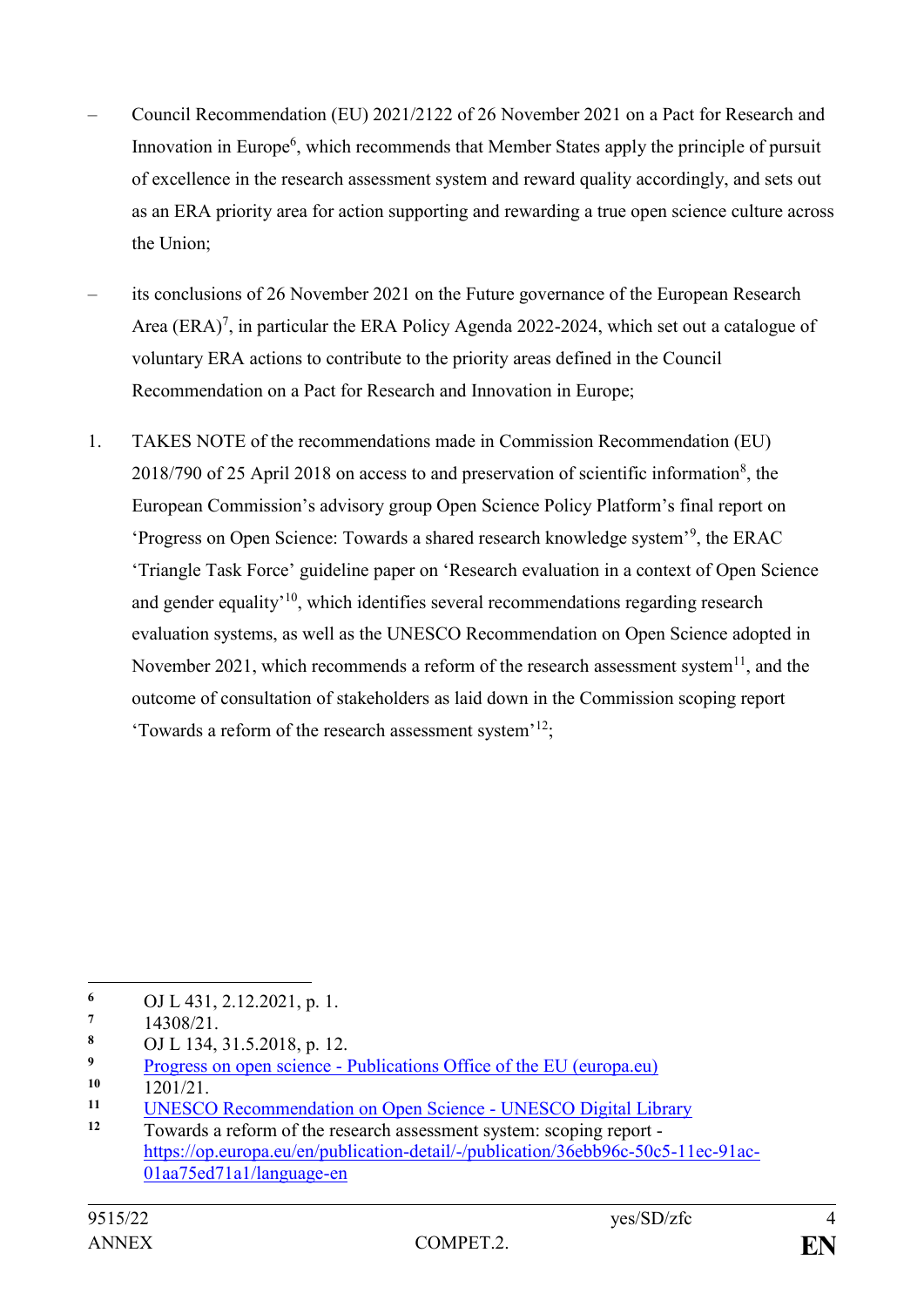2. ACKNOWLEDGES that in order to accelerate the implementation and the impact of Open Science policies and practices across Europe, action has to be taken to move towards a renewed approach to research assessment, including incentive and reward schemes, to put in place a European approach in accordance with the Pact for Research and Innovation in Europe, and strengthen capacities for academic publishing and scholarly communication of all research outputs, and encourage where appropriate, the use of multilingualism for the purpose of wider communication of European research results;

### **I. Reform of research assessment systems in Europe**

- 3. ACKNOWLEDGES that research assessment systems should focus on quality and impact, and RECALLS that the current research assessment systems are nowadays to a great extent too focused on the use of some quantitative journal- and publication-based indicators and the evaluation of a narrow range of research outputs; CONSIDERS that such an approach may lead to negative biases in terms of research quality, reproducibility and integrity; STRESSES that research assessment should include other research outcomes and processes and promote early knowledge sharing and collaboration to accelerate the implementation of Open Science policies and practices;
- 4. UNDERLINES that, while many research funding and performing organisations, as well as research assessment authorities, are taking steps to improve the way they assess research and researchers, change remains slow, uneven and fragmented across Europe, and therefore REITERATES the need to advance in a concerted effort towards reforming the various research assessment systems and practices for research, researchers, research teams and institutions to improve their quality, openness, performance and impact; furthermore, EMPHASIZES that applying Open Science principles should be appropriately rewarded in researchers' careers;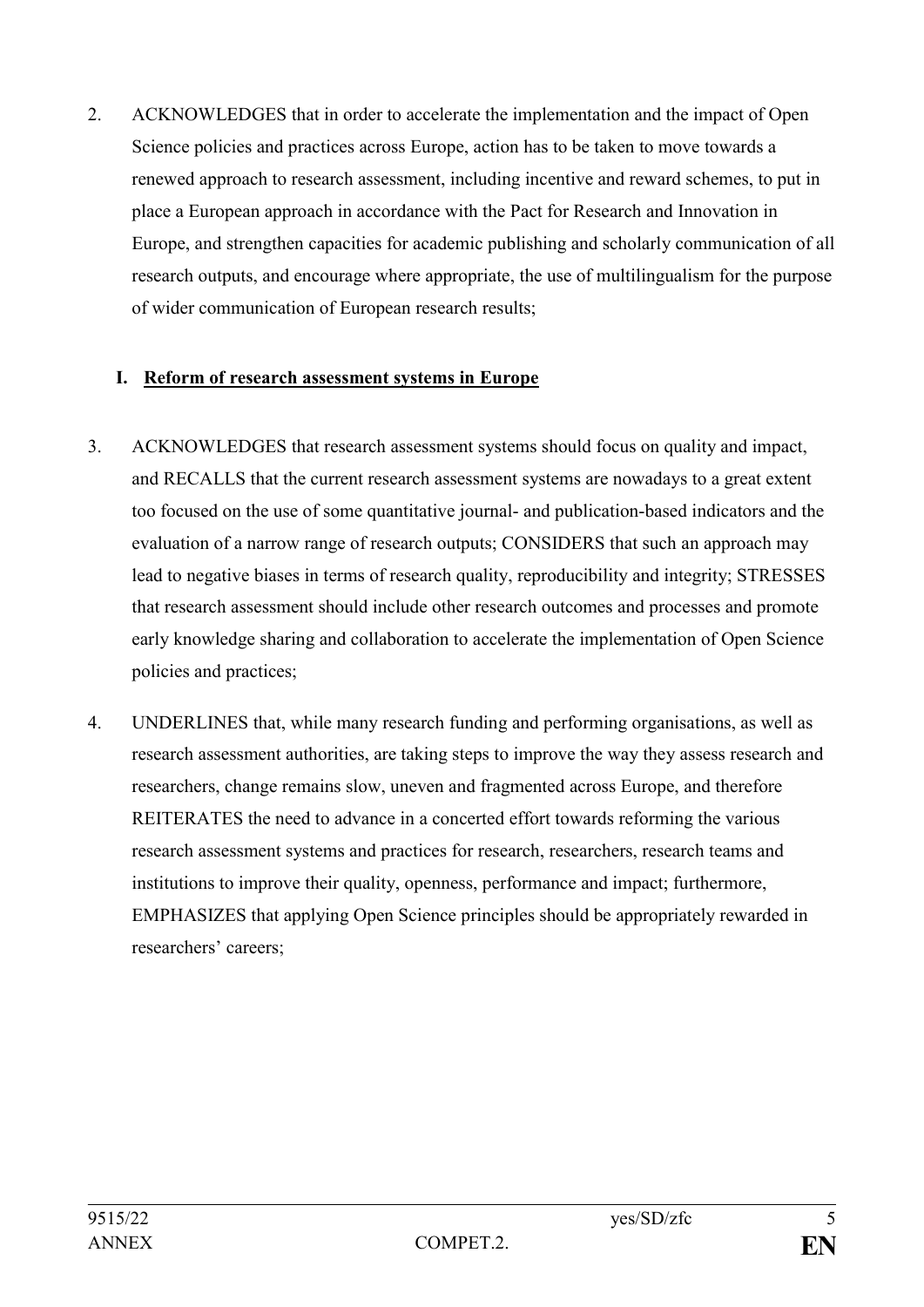- 5. STRESSES that such a joint approach must be designed in an inclusive and collective way, since many actors at different levels are concerned, and HIGHLIGHTS that a European initiative may facilitate the coordination of changes to research assessment systems, taking into account national specificities and the characteristics of different research disciplines;
- 6. STRESSES that the transformation of research assessment systems should encompass the assessment of individual researchers, of research teams, research organisations and higher education institutions, of research infrastructures, of research outputs and projects, and that it is important to avoid contradictions between different assessment layers;
- 7. CONSIDERING the fact that the peer-reviewing principle of research assessment plays an important role for reliable and excellent science, and that researchers are themselves acting as reviewers and evaluators in many settings; UNDERLINES that researchers themselves should be at the core of this evolution, since it is of utmost importance that they support and implement the improved principles for research assessment and that they receive appropriate training for this task, in order to ensure broad adoption of the changes by the scientific community; in this respect, BELIEVES that researchers of all career stages should take an active role in the renewed approach to research assessment and in applying Open Science principles and practices;
- 8. SUGGESTS that the evolution of the research assessment systems in Europe should be guided by the following principles, while respecting the autonomy of research institutions and the freedom of scientific research, as well as the diversity of national and disciplinary contexts, and taking into account their consistency with international initiatives:
	- a. moving to a more balanced approach between the quantitative and the qualitative evaluation of research, by strengthening the qualitative research assessment indicators while developing the responsible use of quantitative indicators;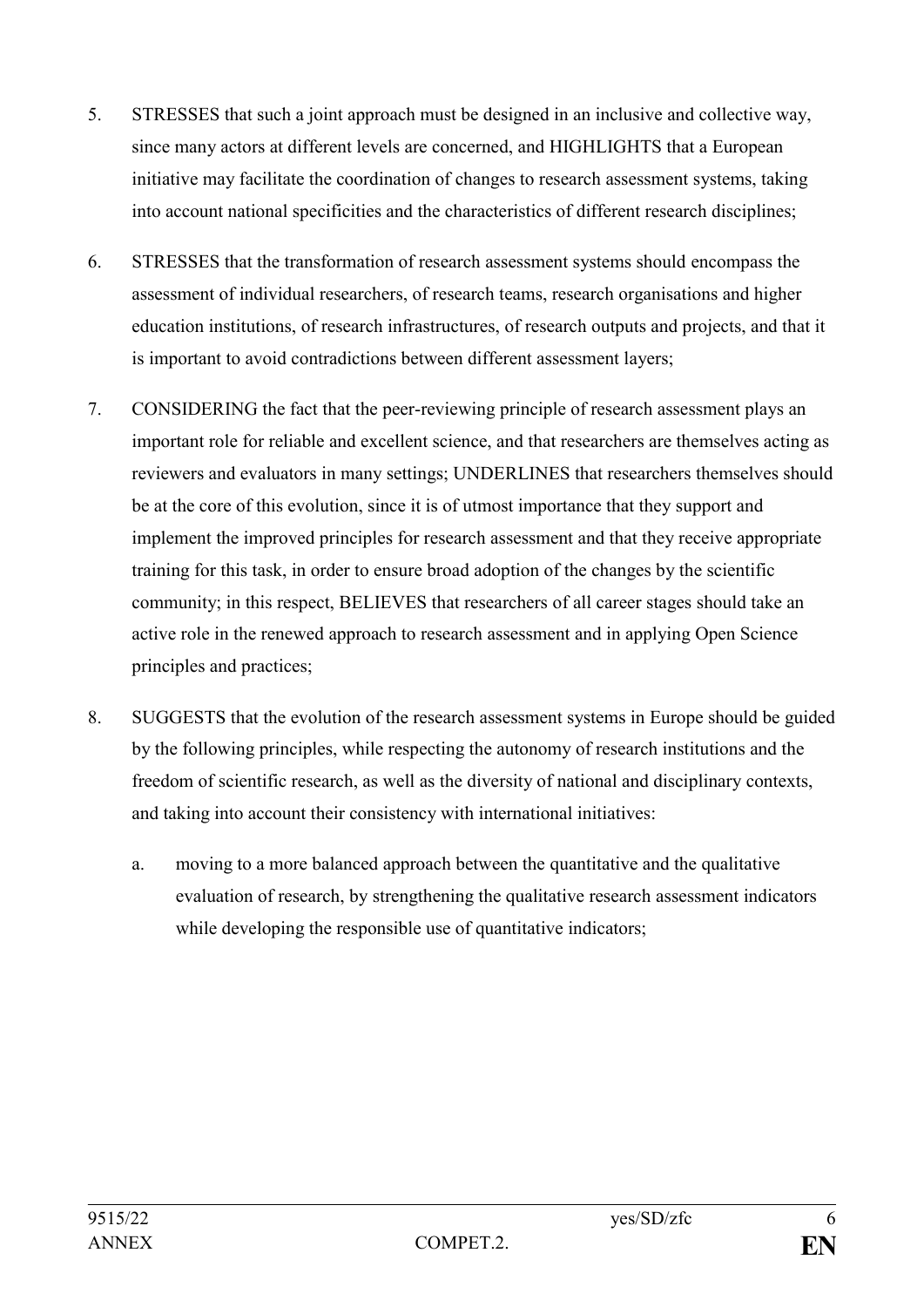- b. recognising all forms of research and innovation output and processes, including *inter alia*, datasets, software, codes, methodologies, protocols and patents, and not only publications; STRESSES that data should be findable, accessible, interoperable and reusable, in line with the FAIR principles;
- c. taking into consideration diverse career pathways and all research and innovation activities, including mentoring, leadership roles, entrepreneurship, data management, teaching, knowledge valorisation, industry-academia cooperation, support for evidenceinformed policy making, interaction with society, including citizen science and public engagement;
- d. taking into consideration the specificities of the various research disciplines, the range from basic to applied research, the stages of research careers and the missions of research institutions;
- e. ensuring that ethics and integrity are accorded the highest priority and are not compromised by counter-incentives;
- f. ensuring diversity, gender equality, and actively promoting women in science;
- 9. WELCOMES the European initiative which has launched a dialogue with stakeholders at European level in order to collect views on research assessment systems, and which aims to facilitate the establishment of a broad coalition of stakeholders willing to develop and implement changes, on a voluntary basis, through an agreement to foster concrete actions to reform research assessment systems;
- 10. TAKES NOTE OF the 'Paris call on research assessment' published on the occasion of the Open Science European Conference in February 2022<sup>13</sup>, which invites all stakeholders to become involved in the coalition;

1

**<sup>13</sup>** Paris Call – [OSEC 2022](https://osec2022.eu/paris-call/)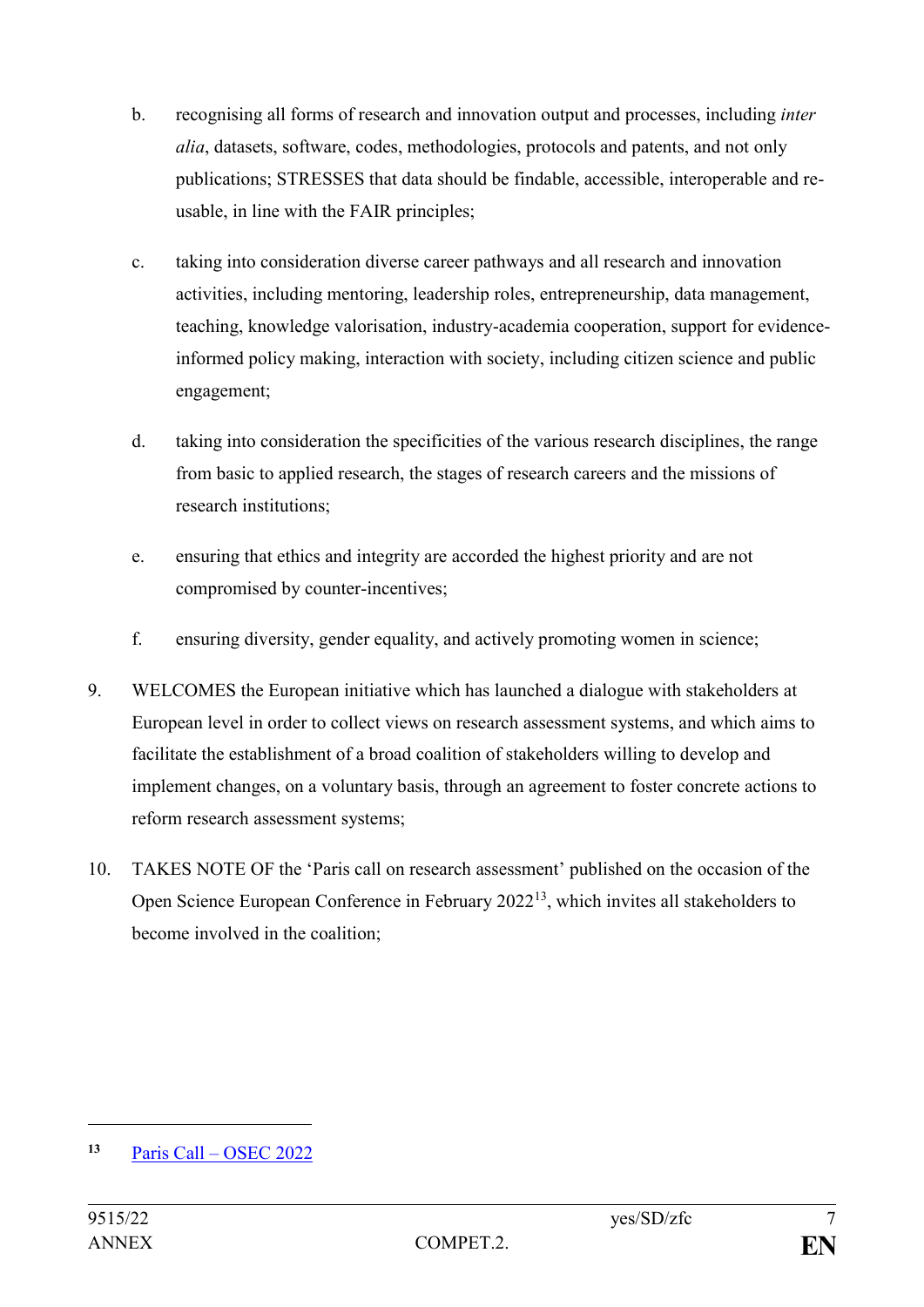- 11. ENCOURAGES Member States to promote the reform of the research assessment system at national and regional level, in close collaboration with researchers, while respecting the autonomy of research organisations, on the basis of the above-mentioned principles;
- 12. INVITES Member States to encourage research funding organisations and assessment authorities, universities and other relevant higher education institutions, research and technology performing organisations, as well as institutions which carry out assessment tasks, to join the European initiative and to promote appropriate guidance and support at national level;
- 13. RECOGNISES the need to ensure the sharing of best practices at European and national level in order to implement changes to the research assessment systems, and INVITES the Commission, together with the Member States, to carry out an analysis of legal and administrative barriers at EU, national and transnational level for a renewed research assessment system, to propose actions for removing identified barriers and to support the exchange of practices and mutual learning at European level;
- 14. INVITES the Member States, the Commission and stakeholders to promote independence, openness, reproducibility and transparency of the data and criteria necessary for research assessment and for determining research impacts; CONSIDERS that data and bibliographic databases used for research assessment should, in principle, be openly accessible and that tools and technical systems should enable transparency;
- 15. CONSIDERS that European Universities alliances and other relevant stakeholders could serve as a testbed for the transformation of research assessment systems; ENCOURAGES them to launch pilot projects to establish assessment procedures in line with the above-mentioned principles on a voluntary basis; INVITES the Commission and the Member States to promote framework conditions supporting relevant stakeholders, including European Universities alliances, to this end;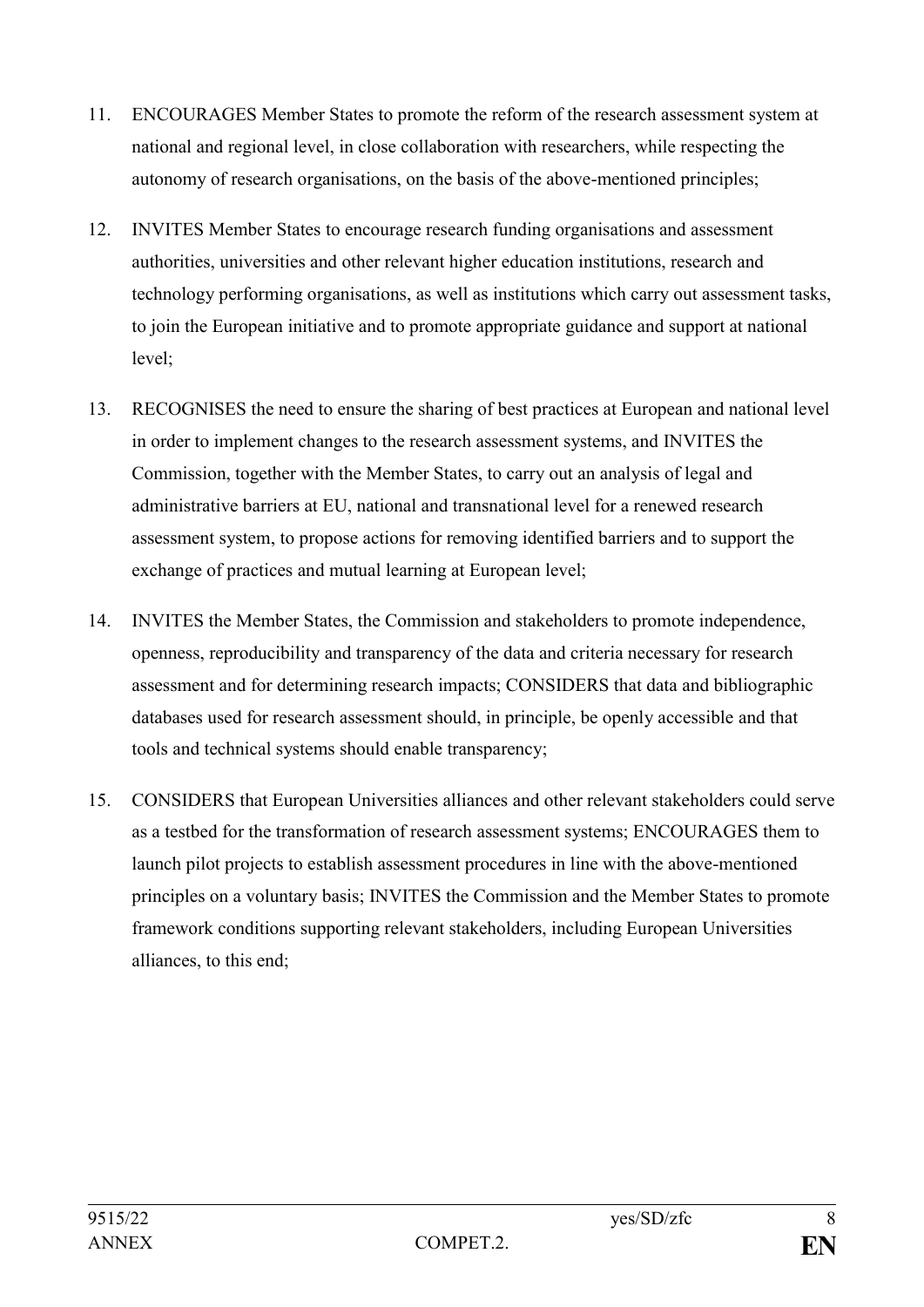16. STRESSES that the transformation of research assessment systems is a key component of the attractiveness of research careers and INVITES the Commission and the Member States to include research assessment principles in the development of the European Framework for research careers, the revision of the European Charter for Researchers and the Code of Conduct for the recruitment of researchers, as well as the future establishment of the ERA Talent Platform;

# **II. European approach and capacities for academic publishing and scholarly communication**

- 17. UNDERLINES that it is in the interest of European citizens and the European economy to ensure a transparent and competitive market that enables private companies, including small and medium-sized enterprises (SMEs), as well as publicly funded organisations such as universities, research organisations and learned societies, to contribute to, and benefit from, a shared research knowledge system; INVITES the Commission to work on improving a regulatory framework so that it enables unimpeded access to and reuse of publicly-funded research results, publications and data for research purposes and minimises administrative burden on research infrastructures and services;
- 18. UNDERLINES that the COVID-19 crisis has highlighted the benefits of Open Science and of immediate open access to research publications, enabling quicker ways of vetting the quality thereof, and of further expanding open access modalities, which has been key to developing rapid responses to the crisis by permitting quick access to new research results to combat the disease; RECOGNISES that the crisis has also highlighted the benefits of increased access to research data based on the FAIR principles;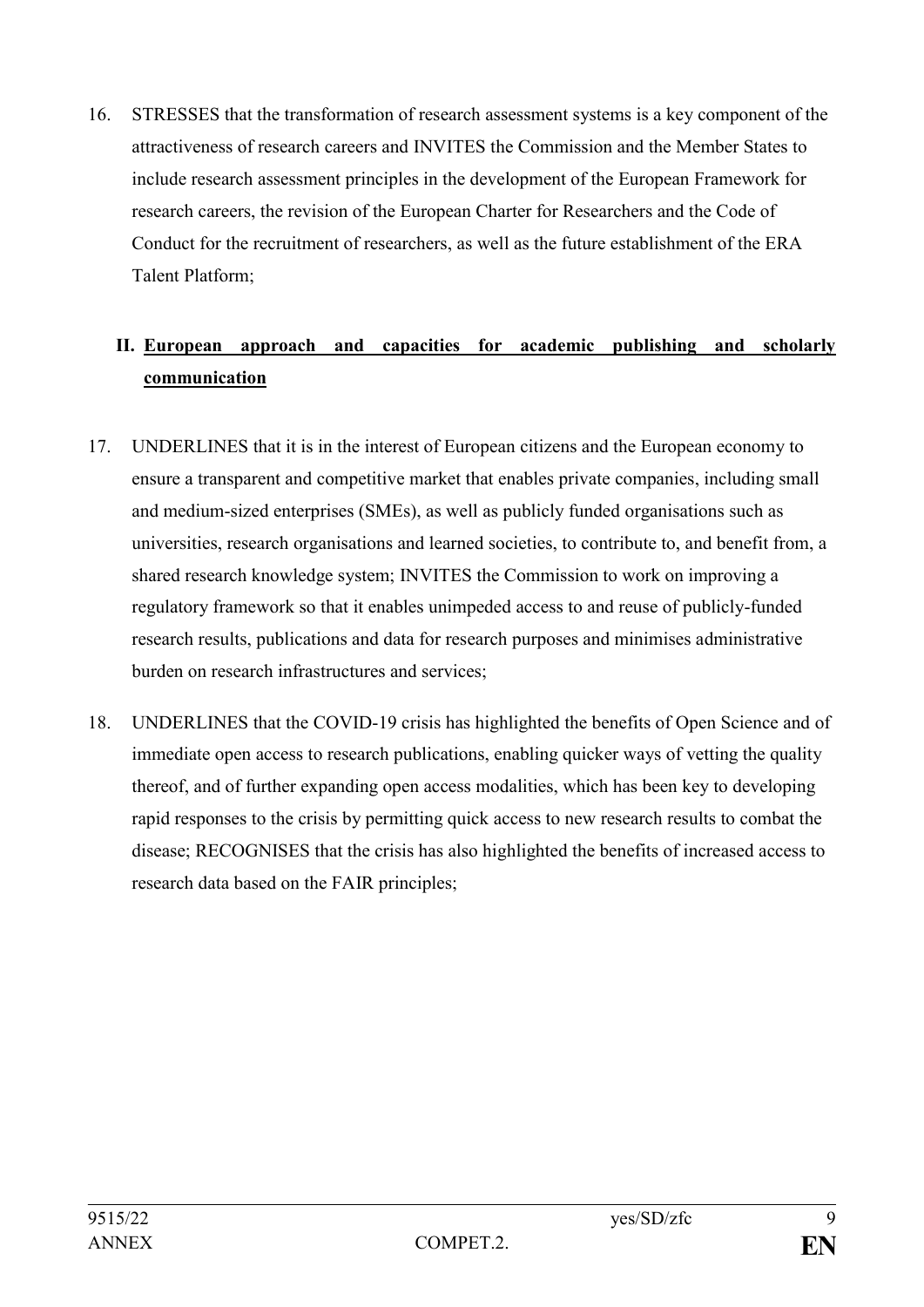- 19. NOTES with concern the financial burden on research institutions and Member States' budgets arising from the increasing volume of expenditure for access to scientific publications and for open access publishing and TAKES NOTE in this context of strategies which aim to contain expenditures, such as the actions taken on this issue by Coalition S or Open APC, and which aim to ensure transparency as well as fair and equal conditions in contracts with publishers;
- 20. UNDERLINES that it is key for the Union and its Members States to establish a common approach in terms of shared principles for academic publishing and scholarly communication, since this is an issue of knowledge development and dissemination, sovereignty and proper use of public funds, and that the Union and Member States need to develop their capacities for academic publishing in proper coordination with all existing and future public and private stakeholders in this field, while paying attention to the specific challenges of each scientific discipline, including the humanities and social sciences;
- 21. WELCOMES the setting up of Open Research Europe, the open access publishing platform established by the Commission, as well as similar platforms and open access university presses established by both public and private research funders within the European Union and beyond, as well as dedicated research infrastructures such as OpenAIRE (Open Access Infrastructure for Research in Europe) and OPERAS (Open scholarly communication in the European Research Area for social sciences and humanities); INVITES Members States and research funding organisations to consider joining the Open Research Europe initiative in order to improve its quality and attractiveness or, if this is not possible, to consider setting up their own open access publishing platforms, if necessary;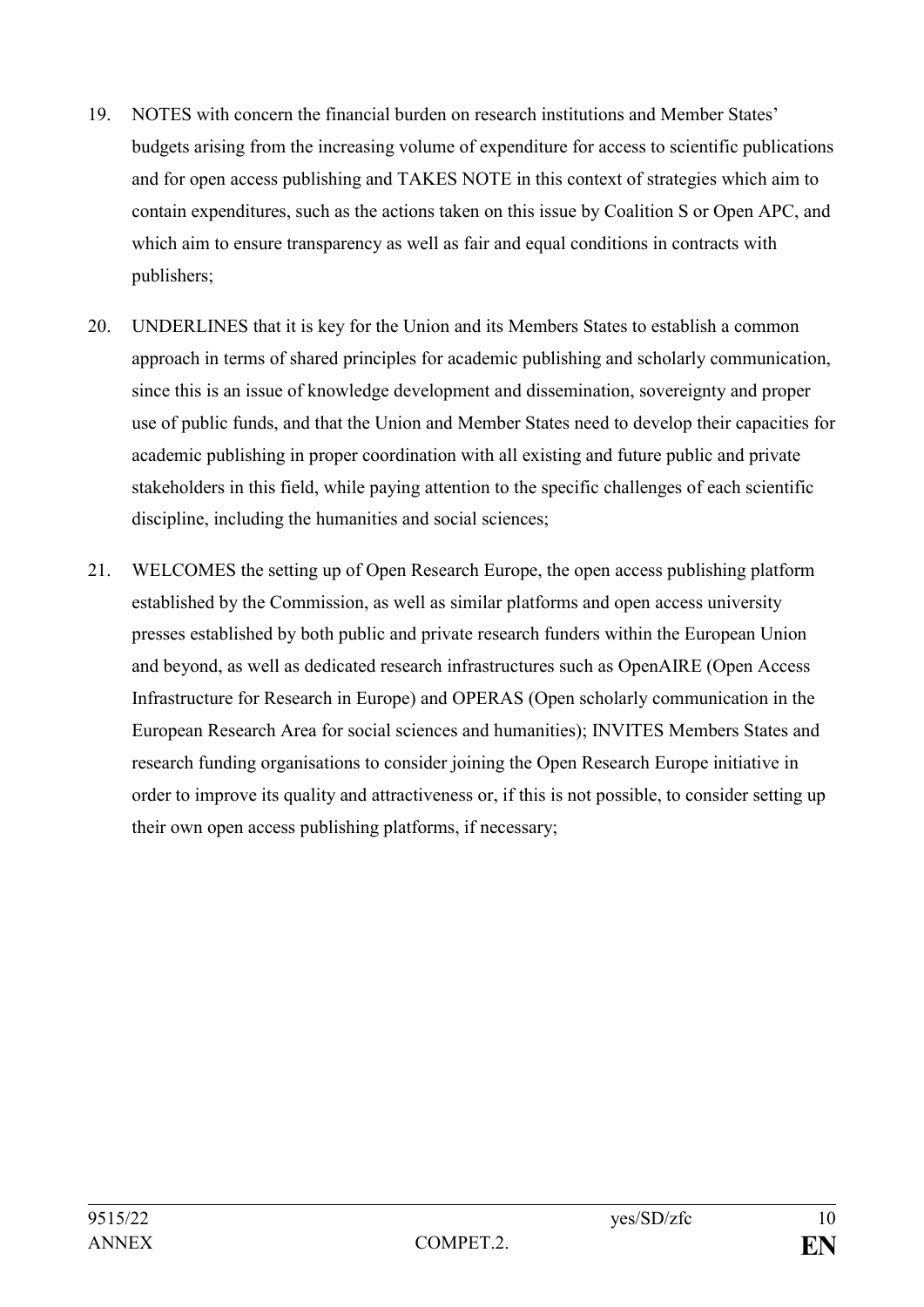- 22. UNDERLINES that the diversity of business models for open access journals and platforms should be encouraged; CONSIDERS that the authors of research publications or their institutions should retain sufficient intellectual property rights to ensure open access, leading to broader dissemination, valorisation and reuse of results improving the fair balance of the publishing business models; STRESSES that subscription fees as well as open access publication fees when applied, should be transparent and commensurate with the publication services; CONSIDERS that the publication of any research output should be based on the assessment of its quality, and that any potential bias, inter alia due to expenditure capacities, at researcher or organizational level should be tackled, and INVITES the Commission to work on that;
- 23. ASKS the Commission to monitor, together with Member States, the development and diversity of scientific publishing in Europe and the practices and costs of scholarly publications, including the transparency of billing costs, taking stock of and sharing existing best procedures developed at national level, and, wherever possible, disclosing the findings, and to this end ENCOURAGES Member States or, where appropriate, research organisations, in cooperation with the Commission, to take concrete measures against the proliferation of insufficiently transparent contractual arrangements in their interactions with publishers;
- 24. CONSIDERS that some Open Science practices such as open peer-review and early publication of preprints are very promising but challenging, and should be further promoted within a coherent framework and be based on rigorous integrity principles and practices, as they allow quicker dissemination of research results and quicker ways of vetting the quality thereof;
- 25. NOTES in this respect the need to increase the reproducibility of research results since this contributes to higher quality, a more efficient research processes, more trustworthy results, more effective translation into innovations, and higher return on investments in research as well as the promotion of public trust in science and evidence-informed policy making;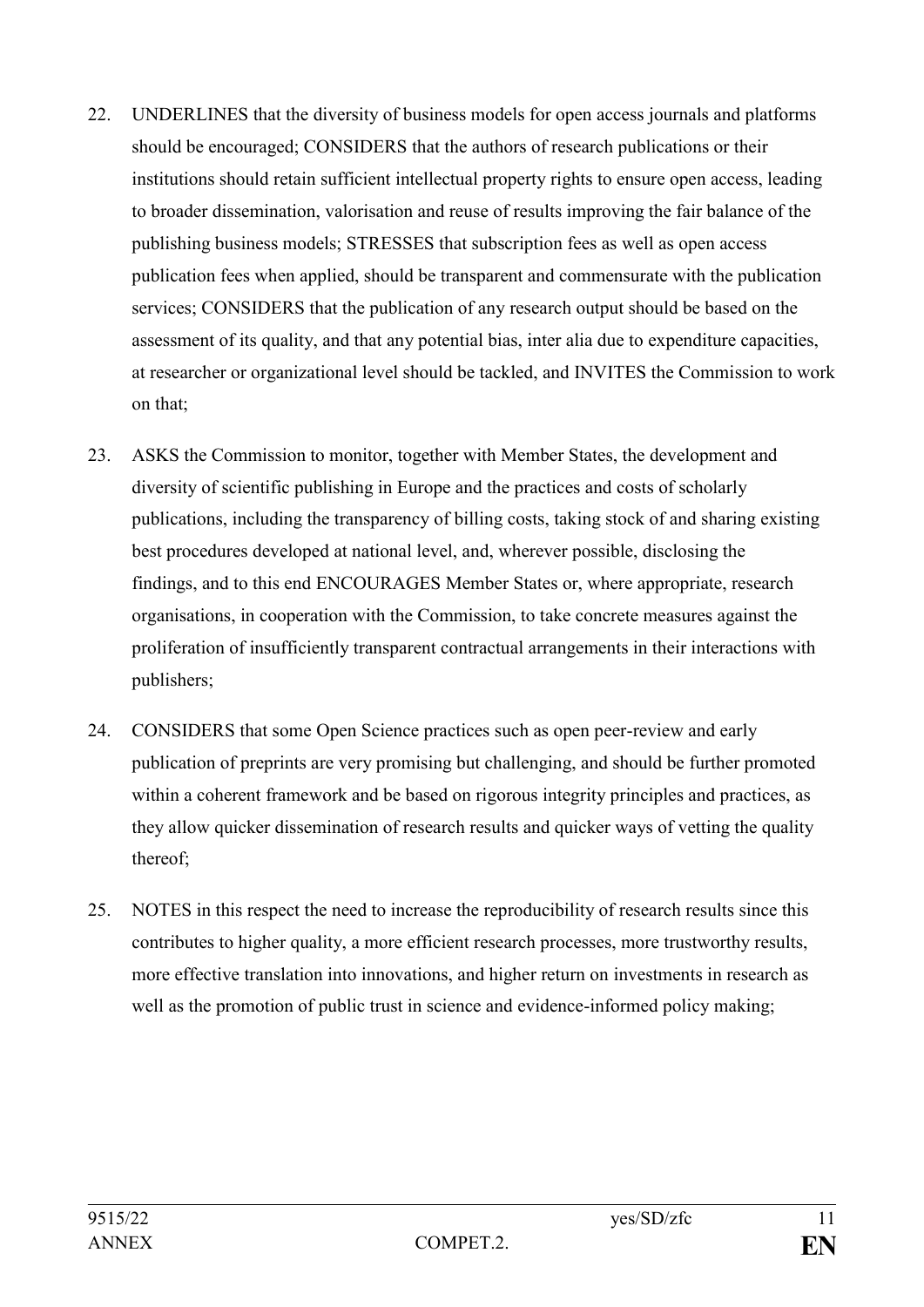26. TAKES NOTE of the ERAC recommendations<sup>14</sup> related to Open Science and integrity, including the issue of preprint practices, and INVITES Member States to support research organisations in developing coherent guidelines on this issue;

## **III. Development of multilingualism for European scholarly publications**

- 27. EMPHASISES that one of the main goals of Open Science is to increase the dissemination and impact of scientific research results; NOTES that English has become the lingua franca for international scientific cross-border collaboration and for communication in many scientific communities; CONSIDERS that reaching non-academic audiences may require dedicated publishing formats, written in less technical language, and ACKNOWLEDGES the important role of multilingualism in the context of science communication with society, in particular on the national and regional levels; in this respect, WELCOMES initiatives to promote multilingualism, such as the Helsinki initiative on multilingualism in scholarly  $communication<sup>15</sup>$
- 28. NOTES that in the context of the COVID-19 crisis, the necessity of having access to new and reliable research results was key, and that access to this new knowledge in different European languages can contribute to enhancing the dissemination of research results in the media, as well as among public and private organisations, public and private professionals, and citizens;
- 29. AGREES that the voluntary dissemination of scholarly publications in more than one language should not be in the remit of the responsibility of individual researchers nor be in contradiction with researchers' customs and traditions, nor with the need to publish in specific languages depending on the disciplines;

1

<sup>14 1207/21.</sup> 

**<sup>15</sup>** *Helsinki Initiative on Multilingualism in Scholarly Communication,* 2019 doi.org/10.6084/M9.FIGSHARE.7887059